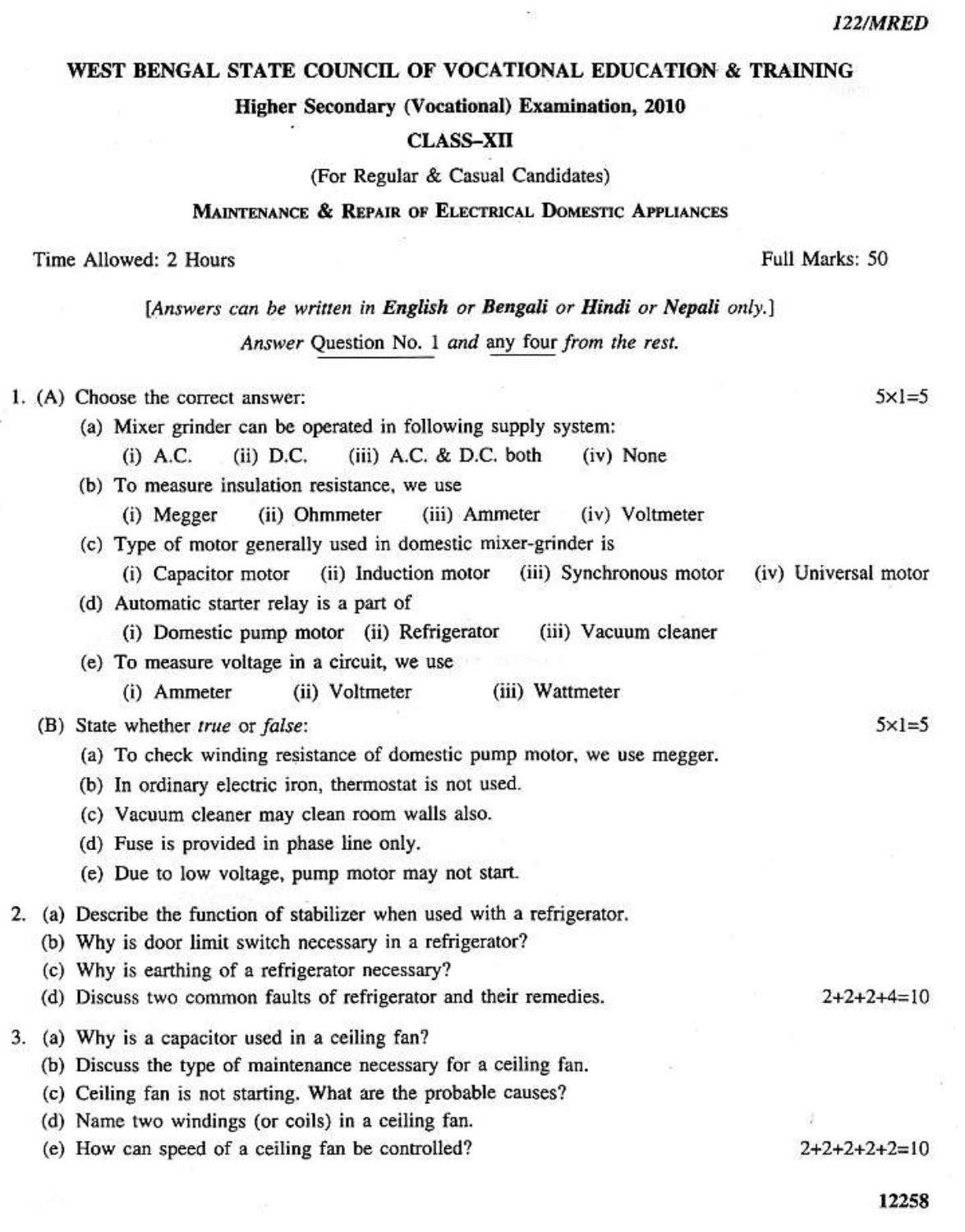$(2)$ 

|    | (2)                                                                                                                   |  |
|----|-----------------------------------------------------------------------------------------------------------------------|--|
| 4. | (a) Name the meters necessary for the measurement of insulation resistance and winding resistance of a<br>pump motor. |  |
|    | (b) Draw the internal wiring diagram of a domestic pump motor.                                                        |  |
|    | (c) Motor is tripping frequently. What is the probable cause?<br>$2+4+2+2=10$                                         |  |
|    | (d) Write the specification of the cable for supply to the motor.                                                     |  |
| 5. | (a) Why is thermostat necessary in automatic electric iron? Explain with the help of a electric diagram.              |  |
|    | (b) Name different electrical parts of a geyser with their use.                                                       |  |
|    | (c) The water is boiling in geyser. What is the probable cause?<br>$4+4+2=10$                                         |  |
| 6. | (a) Describe the sequence of operation of an washing machine.                                                         |  |
|    | (b) What type of motor is used in washing machine?                                                                    |  |
|    | (c) What is the function of door locking switch in washing machine?                                                   |  |
|    | $4+2+2+2=10$<br>(d) What is the function of thermostat in washing machine?<br>e sa dhemo                              |  |
| 7. | (a) What type of motor is used in air-conditioner?                                                                    |  |
|    | (b) Write the routine check-up schedule of air-conditioner.                                                           |  |
|    | (c) Mention two common faults of air-conditioner and their remedies.<br>$2+4+4=10$                                    |  |
|    | $5+5=10$<br>8. Write short notes (any two):                                                                           |  |
|    | (a) Immersion heater,                                                                                                 |  |
|    | (b) Electric kettle,                                                                                                  |  |
|    | SERVICE STATES OF BRAZILINE REPORT<br>(c) Food processor.                                                             |  |
|    | [Bengali Version]                                                                                                     |  |
|    |                                                                                                                       |  |
|    | [বাংলা অথবা ইংরাজী অথবা হিন্দী অথবা নেপালীতে উত্তর লেখা যাবে।]                                                        |  |
|    | প্রথম প্রশ্নটির উত্তর দেওয়া আবশ্যিক।                                                                                 |  |
|    | পরবর্তী প্রশ্নগুলোর মধ্যে থেকে যে কোন <u>চারটি</u> প্রশ্নের উত্তর দাও।                                                |  |
| ъı | (ক) সঠিক উত্তরটি লেখ ঃ<br>$Q \times S = Q$                                                                            |  |
|    | (১) মিক্সার গ্রাইন্ডার নিম্নলিখিত সাপ্লাই লাইনে লাগানো যেতে পারে ঃ                                                    |  |
|    | (ii) ডি.সি. (iii) এ.সি. ও ডি.সি. উভয়তেই (iv) কোনটিতেই নয়<br>$(i)$ এ.সি.                                             |  |
|    |                                                                                                                       |  |
|    | (২) ইনসুলেসন রেজিসটেন্স পরিমাপের জন্য ব্যবহৃত হয়ঃ                                                                    |  |
|    | (ii) ওহম-মিটার (iii) আমমিটার (iv) ভোল্টমিটার<br>$(i)$ মেগার                                                           |  |
|    | ৩) ডোমেস্টিক মিক্সার গ্রাইন্ডার-এ যে ধরনের মোটর ব্যবহৃত হয় ঃ                                                         |  |
|    | (i) ক্যাপাসিটর মোটর    (ii) ইনডাকশন মোটর    (iii) সিনক্রোনাস মোটর    (iv) ইউনিভার্সাল মোটর                            |  |
|    | (৪) অটোমেটিক স্টার্টার রিলে যে জিনিষের অংশ ঃ                                                                          |  |
|    | (i) ডোমেস্টিক পাম্প মোটর (ii) রেফ্রিজারেটর (iii) ভ্যাকুয়াম ক্রিনার                                                   |  |
|    | みこ(ちょう)<br>(৫) একটি সার্কিটে ভোল্টেজ মাপার জন্য ব্যবহৃত হয়ঃ                                                          |  |
|    | $(i)$ $\sqrt{ii}$ $(ii)$ $(iii)$ $(iii)$<br>$\sum_{i=1}^{n}$                                                          |  |

(i) অ্যামমিটার (ii) ভোল্টমিটার (iii) ওয়াট মিটার

 $10 - 11$